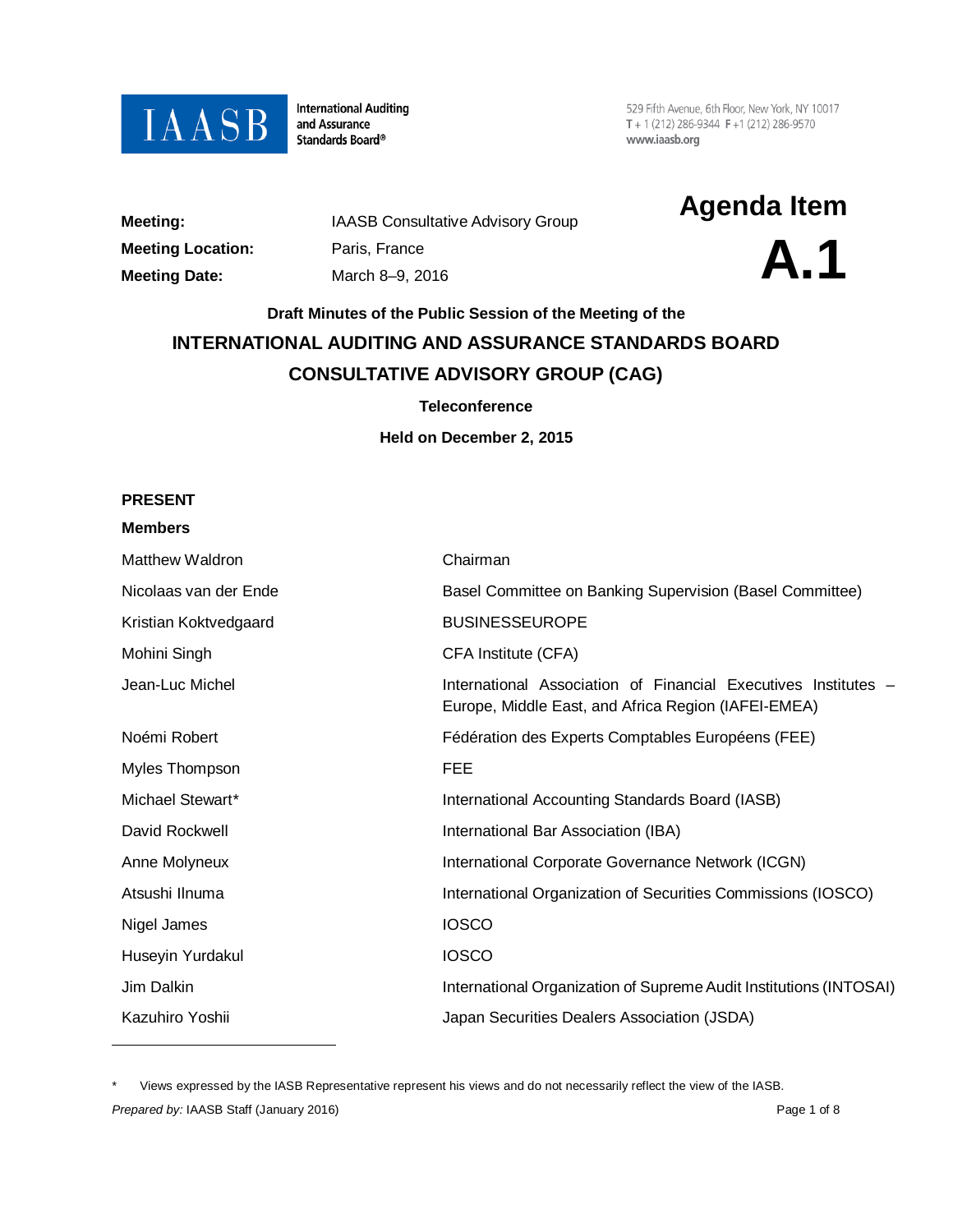| Gaylen Hansen       | National Association of State Boards of Accountancy (NASBA)  |
|---------------------|--------------------------------------------------------------|
| Lucy Elliott        | Organisation for Economic Cooperation and Development (OECD) |
| <b>Observers</b>    |                                                              |
| Dawn McGeachy-Colby | IFAC Small and Medium Practices (SMP) Committee              |
| Martin Baumann**    | U.S. Public Company Accounting Oversight Board (PCAOB)       |

### **IAASB**

 $\overline{a}$ 

| Prof. Arnold Schilder                         | IAASB Chairman                                                                               |
|-----------------------------------------------|----------------------------------------------------------------------------------------------|
| <b>Chuck Landes</b>                           | <b>IAASB Deputy Chair</b>                                                                    |
| Prof. Annette Köhler (Agenda Item B)          | IAASB Drafting Team Chair                                                                    |
| Rich Sharko (Agenda Item A)                   | IAASB Working Group Chair                                                                    |
| Megan Zietsman                                | <b>IAASB Member</b>                                                                          |
| Robert Dohrer                                 | <b>IAASB Member</b>                                                                          |
| James Gunn                                    | Managing Director of Professional Standards                                                  |
| Kathleen Healy                                | <b>IAASB Technical Director</b>                                                              |
| Jasper van den Hout (Agenda Item A)           | <b>IAASB Technical Manager</b>                                                               |
| Brett James (Agenda Item A)                   | <b>IAASB Senior Technical Manager</b>                                                        |
| Diane Jules                                   | <b>IAASB Senior Technical Manager</b>                                                        |
| Vijyata Kirpalani                             | <b>IAASB Technical Manager</b>                                                               |
| Bradley Williams (Agenda Item B)              | <b>IAASB Senior Technical Manager</b>                                                        |
| <b>Public Interest Oversight Board (PIOB)</b> | <b>Charles Horstmann</b>                                                                     |
| <b>APOLOGIES</b>                              |                                                                                              |
| <b>Representatives</b>                        |                                                                                              |
| Vãnia Borgerth                                | Associação<br><b>Brasileira</b><br>Instituições<br>Financeiras<br>de<br>de<br>Desenvolviment |
| Juan-Maria Arteagoitia                        | European Commission (EC)                                                                     |
| Marie Lang                                    | European Federation of Accountants and Auditors for SMEs<br>(EFAA)                           |
| Dr. Obaid Saif Hamad Ali Al Zaabi             | <b>Gulf States Regulatory Authorities (GSRA)</b>                                             |
|                                               |                                                                                              |

<span id="page-1-0"></span>\*\* Views expressed by PCAOB Representative represent his views and do not necessarily reflect the view of the PCAOB Board or other Board members or staff.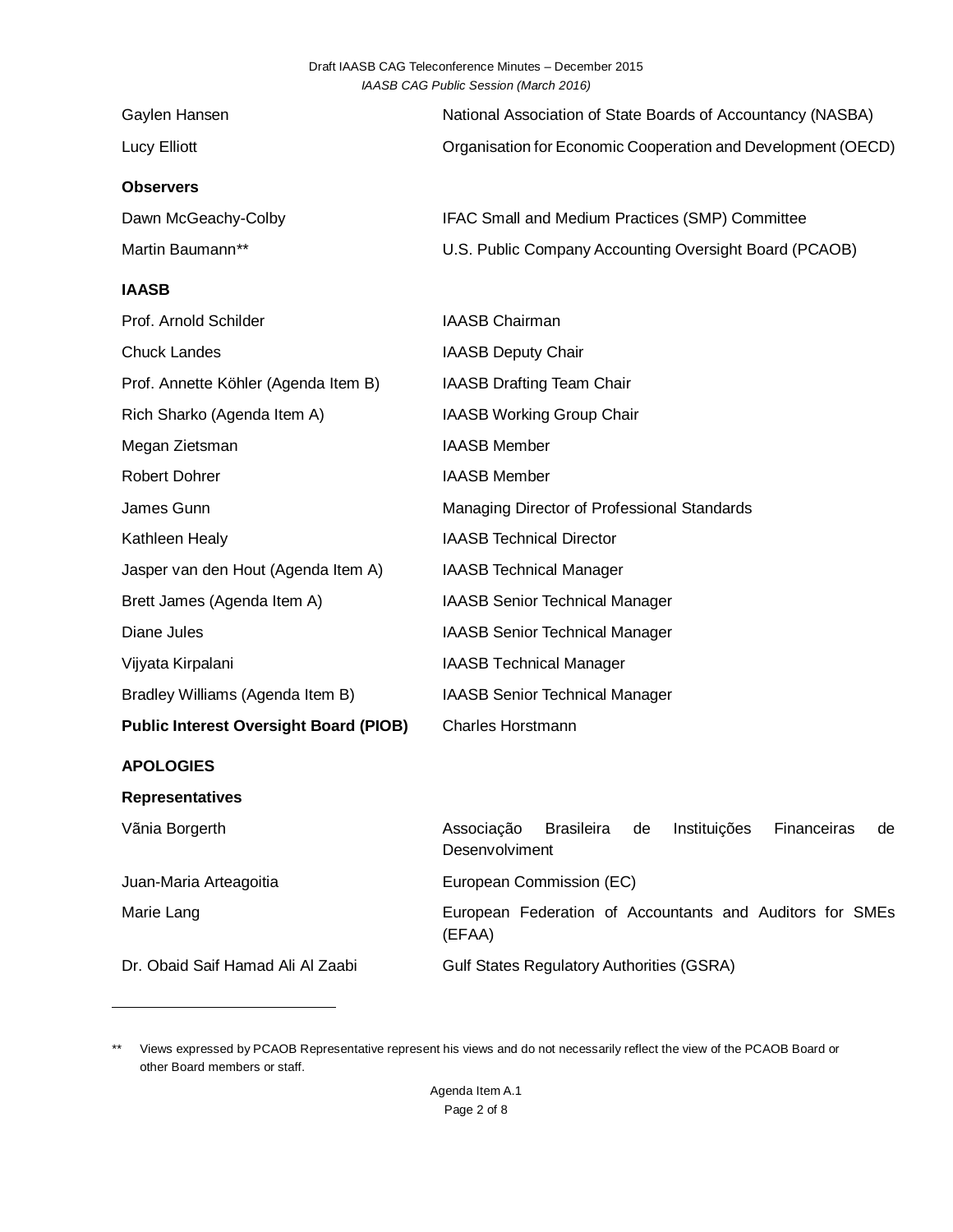| John Kuyers          | Information Systems Audit and Control Association (ISACA)                               |
|----------------------|-----------------------------------------------------------------------------------------|
| Patricia Miller      | Institute of Internal Auditors (IIA)                                                    |
| <b>William Hines</b> | International Actuarial Association (IAA)                                               |
| Conchita Manabat     | International Association of Financial Executives Institutes - Asia<br>Region (IAFEI-A) |
| Sanders Shaffer      | International Association of Insurance Supervisors (IAIS)                               |
| Mauro Bini           | International Valuation Standards Council (IVSC)                                        |
| Jaseem Ahmed         | Islamic Financial Services Board (IFSB)                                                 |
| Gamini Wijesinghe    | Sri Lanka Accounting and Auditing Standards Monitoring Board<br>(SLAASMB)               |
| Irina Lopez          | World Bank (WB)                                                                         |
| Wei Meng             | World Federation of Exchanges (WFE)                                                     |
| <b>Observers</b>     |                                                                                         |
| Simon Bradbury       | International Monetary Fund (IMF)                                                       |
| Norio Igarashi       | Japanese Financial Services Agency (JFSA)                                               |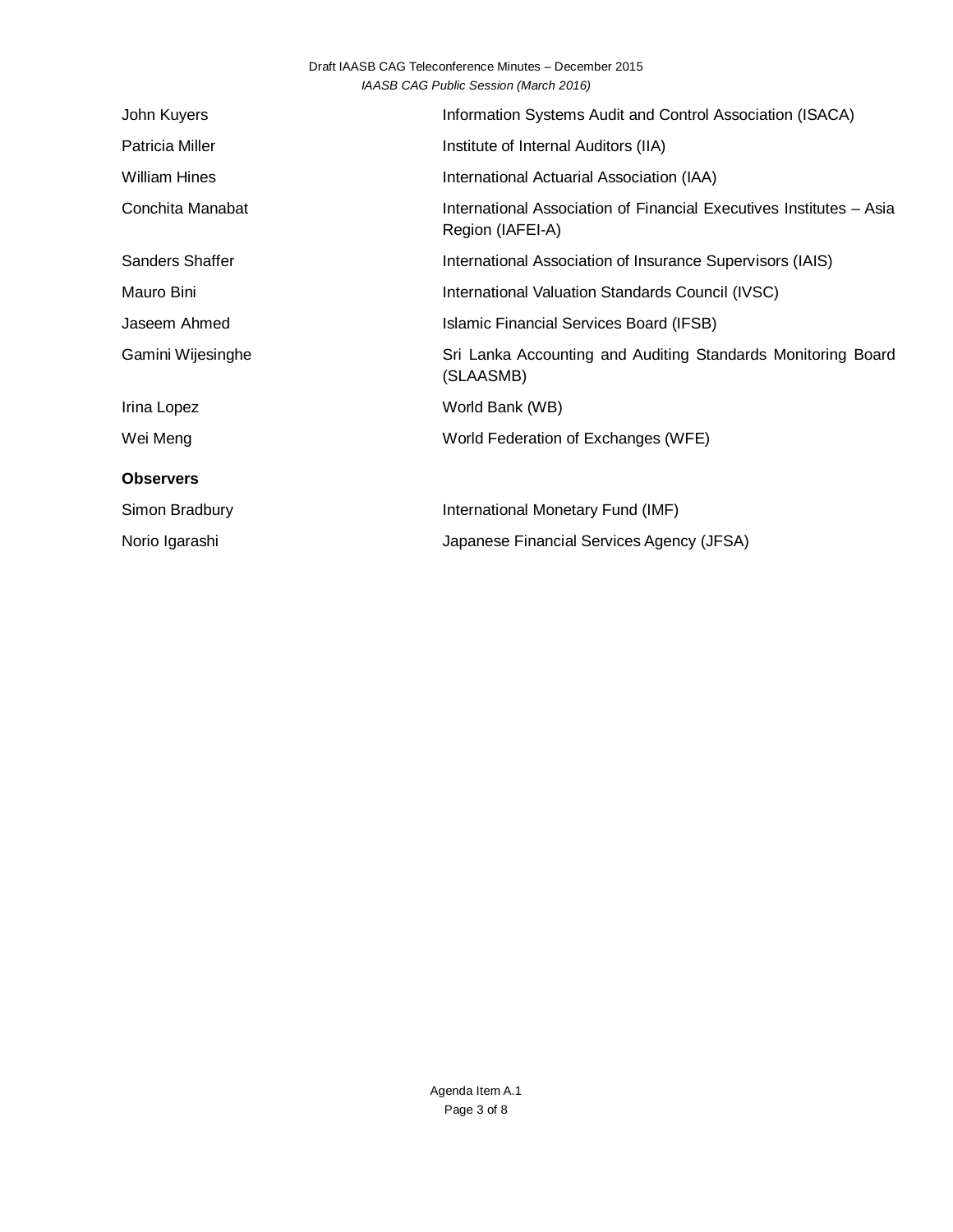### **December 2, 2015**

 $\overline{a}$ 

## **ISA 540 / Special Audit Considerations Relevant to Financial Institutions (Agenda Item A)**

PROJECT PROPOSAL TO REVISE ISA 540

Mr. Sharko introduced the project proposal and updated the CAG on the IAASB's discussions at its September 2015 meeting. Mr. Sharko highlighted the objectives, scope, timeline, the issues that will addressed, and how the project serves the public interest. He explained that the IAASB will be asked to approve the project proposal at its December 2015 meeting and will take into account the comments and observations made by the CAG.

Representatives and Observers had the following comments and observations:

- Messrs. Baumann, Dalkin, Hansen, Iinuma, James, Rockwell, Stewart, Thompson, and Yurdakul, as well as Mmes. Elliott, Molyneux, McGeachy, and Singh supported the project to revise ISA 540.<sup>[1](#page-3-0)</sup> Mr. Baumann noted that almost every important number in the financial statements is an accounting estimate, accounting estimates are often complex to calculate and to audit, and many inspection findings relate to auditing accounting estimates.
- Messrs. Dalkin, Michel, Rockwell, and Kazuhiro noted support for the IAASB's and Working Group's change in direction to focus on a more holistic revision of ISA 540.
- Messrs. Stewart and van der Ende and Ms. Molyneux agreed, but continued to be of the view that there are specific issues related to auditing accounting estimates for financial institutions, particularly for larger financial institutions, that should also be addressed by the Working Group in this project. Ms. Molyneux therefore supported the Working Group's plan to address issues related to accounting estimates in financial institutions by issuing International Auditing Practice Notes (IAPNs) or other non-authoritative material specifically for financial institutions. Mr. Thompson agreed, noting that the ISAs should be applicable for all audits and that industry-specific matters can be addressed in IAPNs or other non-authoritative material. On the other hand, Mr. Rockwell noted his preference to address the issues identified within the ISAs as much as possible, in light of the due process attached to the ISAs, while recognizing the balance between principles and detailed guidance. Mr. Koktvedgaard noted that the Working Group needs to strike the right balance in addressing certain issues holistically and others for financial institutions only.
- Mr. van der Ende was of the view that, while the project proposal presented a complete list of issues, the project proposal could give more prominence to the role of those charged with governance; identification of, and work effort on, significant risks; having the right expertise given the complex business environment; challenging management's assumptions; systems and governance; and the dialogue with the financial institution's regulatory supervisor.
- Messrs. Iinuma, Michel, Rockwell, and Stewart, as well as Mmes. McGeachy and Robert, noted that there should be a strong link in the project proposal between the project to revise ISA 540 and the project on professional skepticism, as many inspection findings with respect to accounting estimates related to professional skepticism. Mr. Sharko agreed.

<span id="page-3-0"></span><sup>1</sup> ISA 540, *Auditing Accounting Estimates, Including Fair Value Accounting Estimates, and Related Disclosures*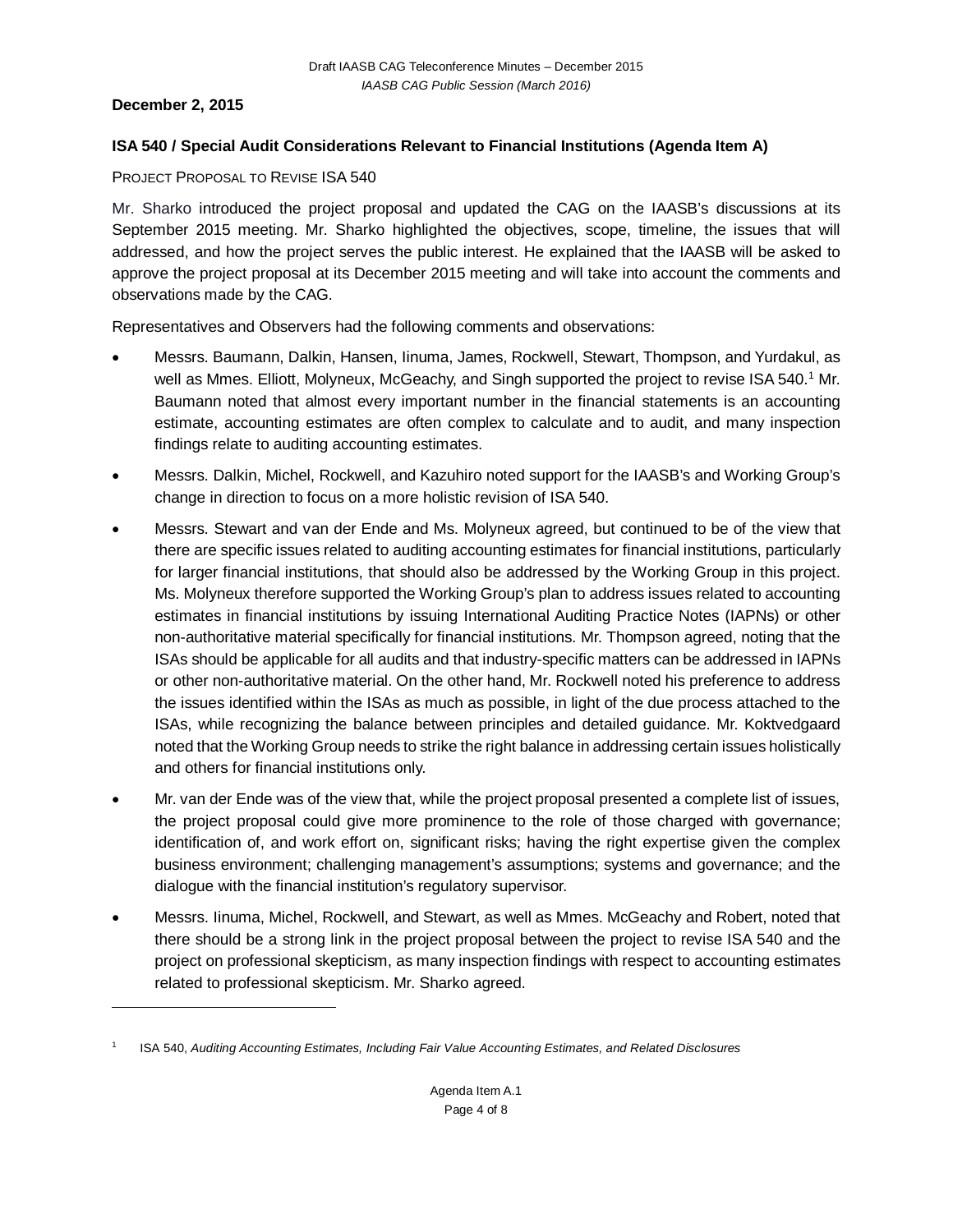- Mr. Koktvedgaard expressed the view that too much detail in the ISA may contradict the IAASB's principles-based approach to standard-setting. Ms. Robert and Messrs. Michel and Kazuhiro agreed. Messrs. Michel and Kazuhiro added that too much focus on details could lead to less professional judgment. Mr. Baumann disagreed and was of the view that a principles-based standard on accounting estimates will lead to more inspection findings.
- Mr. James highlighted the importance of experts in auditing accounting estimates, particularly for financial institutions, because of the judgments involved in, and the size of, the collective provision. He noted that the IAASB may need to undertake a separate project on the use of auditor's experts.
- Mr. Baumann agreed with the importance of experts in auditing accounting estimates and noted that, because of the close relationship between accounting estimates and experts, the PCAOB was advised to coordinate changes between the standards. Mr. Thompson noted it would be useful if the IAASB's project to revise ISA 540 and the PCAOB's project on auditing accounting estimates and fair value measurements can be aligned. Mr. Baumann agreed, noting that the IAASB and PCAOB have already had a constructive dialogue on this topic, and the PCAOB is hoping to work closely with the IAASB on this project in 2016.
- Mr. van der Ende emphasized the importance of continued outreach, specifically with the Global Public Policy Committee (GPPC) and the Basel Committee, given the complexity of the matters. Mr. Sharko confirmed that the Working Group will continue its outreach effort during the revision of ISA 540, including with the organizations highlighted by the CAG representatives and observers.
- With respect to the effects on small and medium practices, Mr. Stewart noted that the complexity of auditing accounting estimates is not driven by the size of the entity, but is based on the circumstance of the audit. Mr. Kazuhiro noted that the revisions to ISA 540 should allow auditors to have sufficient time and flexibility to use their professional judgment in determining which risks are significant to the audit.
- Mr. Baumann noted that the project proposal only addresses third-party pricing services used by management and suggested reference should be made to auditors' use of third-party pricing services. He also explained his view that third-party pricing services are different from experts in many respects. For example, experts provide customized work while third-party pricing services provide a standardized product.
- Mr. Hansen noted that, given its importance, the relationship between the financial institution's regulatory supervisor and the external auditor should be included more explicitly in the project proposal. With respect to this relationship, Mr. Stewart noted that some could see the enhanced communications between the financial institution's supervisor and the external auditor as the auditor abrogating audit responsibilities to the regulator.
- Mr. James noted that the project proposal was written at a high level and highlighted that further emphasis could be given within the project on what a complex and a non-complex estimate is, guidance on documenting the cause of audit differences, guidance on how to extrapolate identified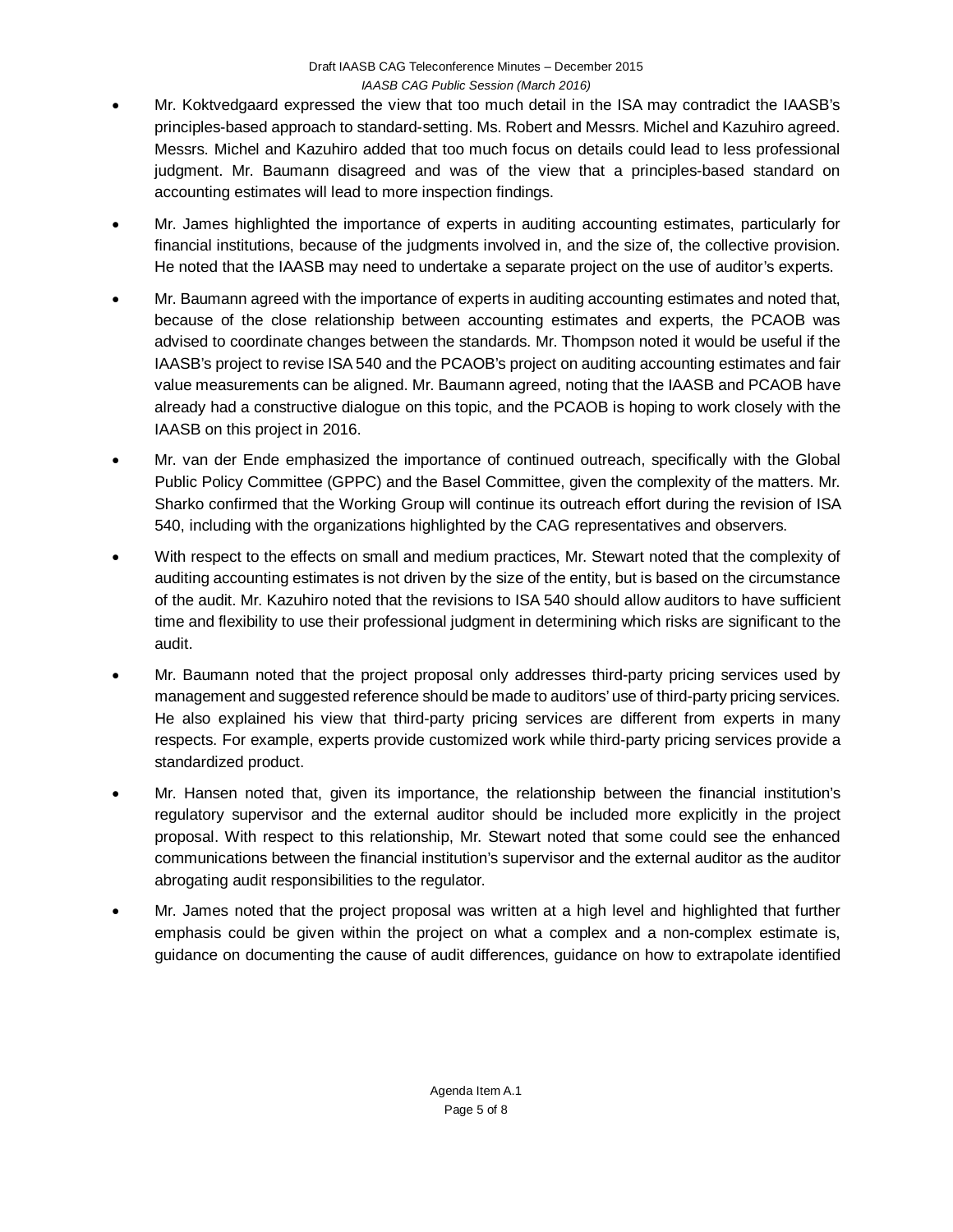differences, and highlighting that there are also other financial reporting standards (besides IFRS 9)<sup>[2](#page-5-0)</sup> that require the development of complex accounting estimates, such as IAS [3](#page-5-1)6.<sup>3</sup> Mr. James also suggested ISA 540 could include additional guidance on how the auditor can identify management bias.

- Ms. Elliott questioned why the governance over complex models is not included in the section that addresses the need for ISA 540 to remain fit for purpose in light of today's evolving and complex business environment.
- Mr. Michel noted that top-down analytical procedures in the planning and completion phases of the audit can assist auditors in forming an overall conclusion as to whether the accounting estimates in the financial statements are consistent with the auditor's understanding of the entity.
- Mr. Yurdakul noted his preference to enhance audit documentation requirements when revising ISA 540, as inspection findings highlight that not all audit work related to accounting estimates is documented in the audit file.
- Ms. Singh supported the diverse backgrounds of the members of the Working Group. Mr. Koktvedgaard added that it is important to have members with a non-financial institution background in the Working Group as well.

### **TIMETABLE**

 $\overline{a}$ 

- Mr. Hansen, as well as Mmes. McGeachy, Robert and Singh, was supportive of the proposed timeline and had no additional comments. Ms. Molyneux was also supportive of the timeline, but emphasized the importance of the IAASB meeting its key milestones as included in the timeline, in light of the effective date of IFRS 9. Ms. Healy noted that the timeline is aggressive but that the outreach already conducted by the Working Group and future outreach might be helpful in addressing the right issues on a timely basis.
- Mr. van der Ende noted the planned approval of ISA 540 (Revised) in Q4 2017, but also noted that the process of implementation of IFRS 9 in financial institutions will be a critical challenge during 2016 and 2017. He noted that the Basel Committee has been aware of this project and believes that completing this project in the proposed timeline will be challenging. Mr. van der Ende questioned which safeguards are in place to mitigate the risk of delays in the project and suggested that the project proposal include a more detailed timetable. Mr. Sharko and Ms. Healy noted that the project update, which will be released in Q1 2016, might alleviate some of the timing concerns, as it will highlight relevant audit issues in relation to IFRS 9 for financial institutions and will signal the IAASB's plans with respect to the issues that are likely to be addressed in a revision of ISA 540.
- Mr. Iinuma noted the importance of having sufficient resources available for this project. Ms. Molyneux and Mr. van der Ende agreed. Mr. Sharko and Ms. Healy noted that staffing of this project will be discussed in the IAASB's Steering Committee.
- Mr. Stewart and Ms. Molyneux recommended developing the proposed non-authoritative guidance simultaneously with the revision of ISA 540 given the demands from stakeholders. Mr. Kazuhiro

<span id="page-5-0"></span><sup>2</sup> International Financial Reporting Standard (IFRS) 9, *Financial Instruments*

<span id="page-5-1"></span><sup>3</sup> International Accounting Standard (IAS) 36, *Impairment of Assets*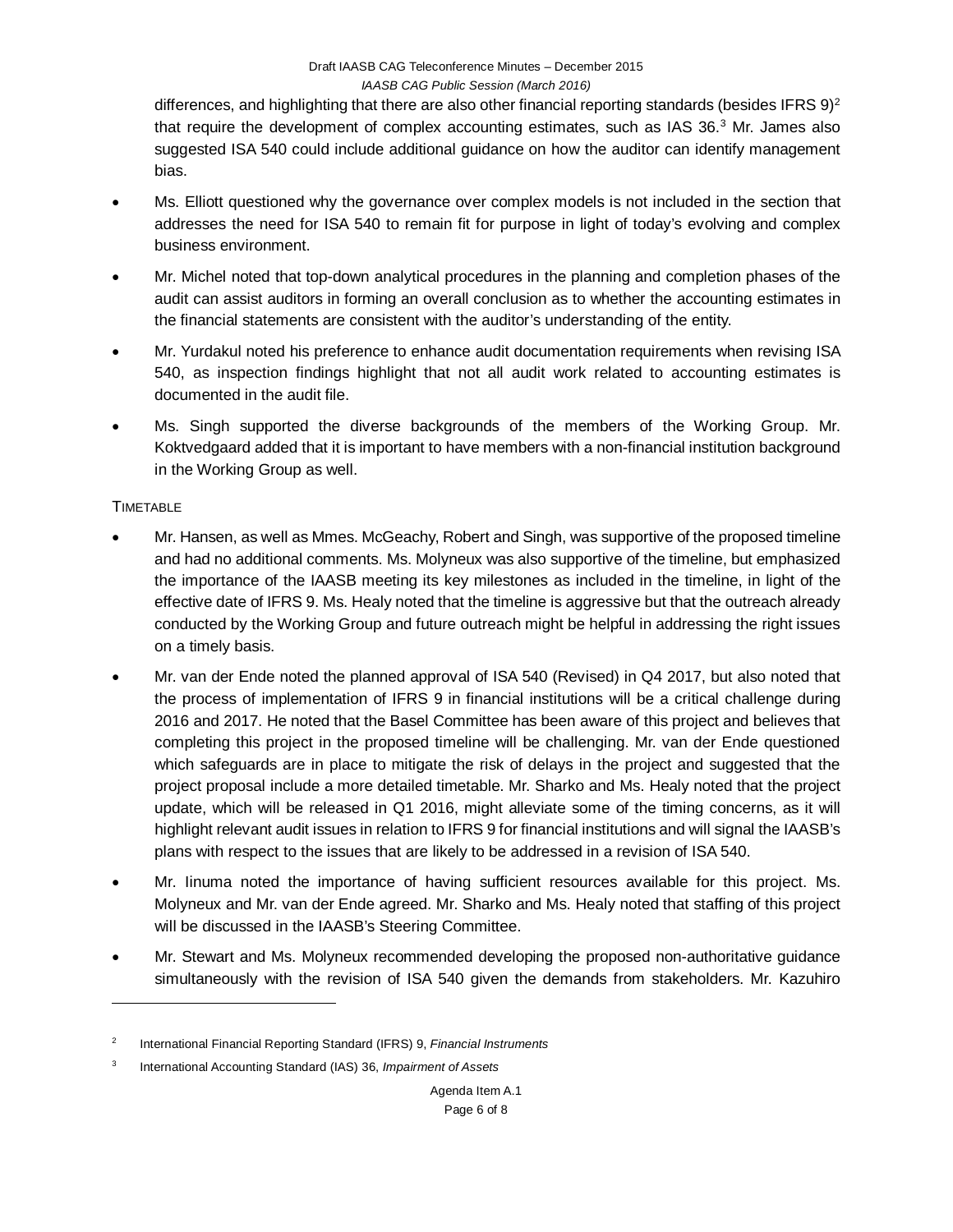agreed and noted that it would be useful to include the development of the non-authoritative guidance in the timetable. Ms. Healy noted that the revised version of ISA 540 will be used as the base for the non-authoritative guidance and, therefore, the non-authoritative guidance cannot not be efficiently developed simultaneously.

• Mr. van der Ende expressed a preference to have regular conference calls and meetings between the Working Group and the CAG to keep the CAG informed about the progress and to give the CAG the opportunity to provide timely comments. Mr. Koktvedgaard noted the teleconference calls do not provide the opportunity to have robust discussions. Ms. Healy added that the March and September 2016 CAG meetings will be critical.

# PIOB OBSERVER REMARKS

Mr. Horstmann noted that the Working Group and Staff have been responsive to the comments at the last CAG meeting and prepared a comprehensive project proposal. He noted the importance of this project and acknowledged the importance of having regular interactions with the CAG to get timely input, and the importance of continuous outreach with the Basel Committee, the GPPC, the PCAOB, and others. With respect to the issues raised by the CAG representatives and observers, he agreed that there is a delicate balance between having principles-based standards and the need to provide sufficient requirements and guidance in the ISAs. He also noted the linkages with the professional skepticism project and the use of auditor's experts.

# **ISA 810 (Agenda Item B)**

 $\overline{a}$ 

Prof. Köhler introduced the topic, noting that the IAASB would be asked to approve consequential amendments to extant ISA  $810<sup>4</sup>$  $810<sup>4</sup>$  $810<sup>4</sup>$  as a result of the release of its new and revised Auditor Reporting standards, in particular the auditor reporting enhancements relating to key audit matters, going concern and other information. Köhler explained that the IAASB will consider the issues raised by respondents to the ED, concerns raised by Representatives and Observers during the teleconference and Drafting Team recommendations at its December 2015 meeting. She reiterated the limited nature of the proposed amendments to ISA 810 in line with the Auditor Reporting project proposal previously approved by the IAASB and as previously discussed with Representatives and Observers, and noted that the Drafting Team continued to recommend this approach.

Prof. Köhler provided an overview of the significant matters raised by respondents to the ED and explained how they had been addressed in the revised draft of the proposed standard, drawing the Representatives and Observers attention to **Agenda Items B.1 and B.2**.

Representatives and Observers had the following comments and observations:

- Messrs. Dalkin, Iinuma, Rockwell, Stewart, Thompson, van der Ende, and Yoshii and Mmes. McGeachy and Robert were supportive of the recommendation of the Drafting Team, including the proposed changes to ISA 810, and had no additional comments.
- Mr. Hansen, while acknowledging the limited scope of the project, noted a concern with the dating of the auditor's report on the summary financial statements, in particular in cases where the auditor's

<span id="page-6-0"></span><sup>4</sup> ISA 810 (Revised), *Engagements to Report on Summary Financial Statements*